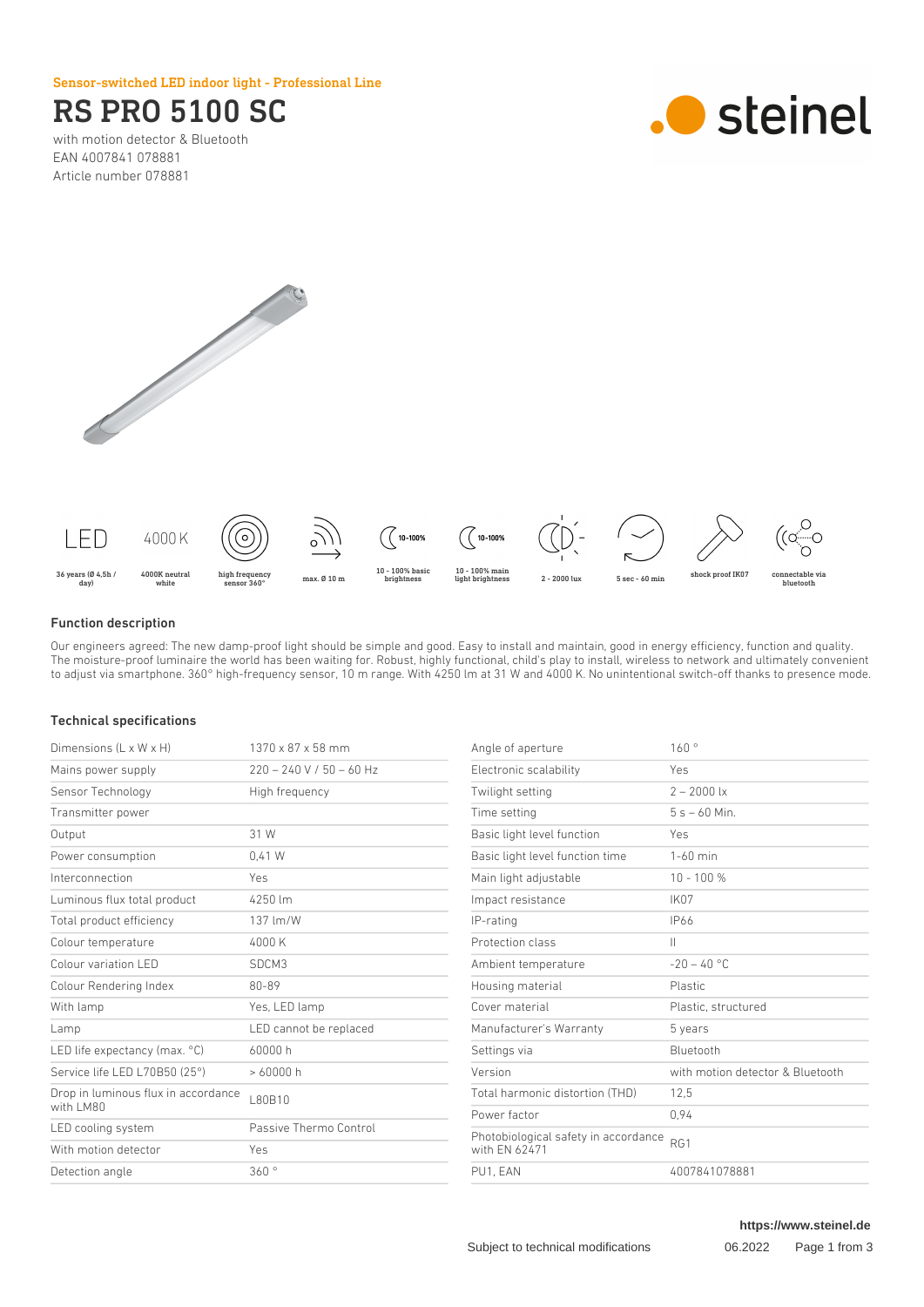Sensor-switched LED indoor light - Professional Line

# RS PRO 5100 SC

with motion detector & Bluetooth EAN 4007841 078881 Article number 078881





Mögliche Montagehöhe: - 3,50 m Orange: radial und tangential

### Master circuit diagram